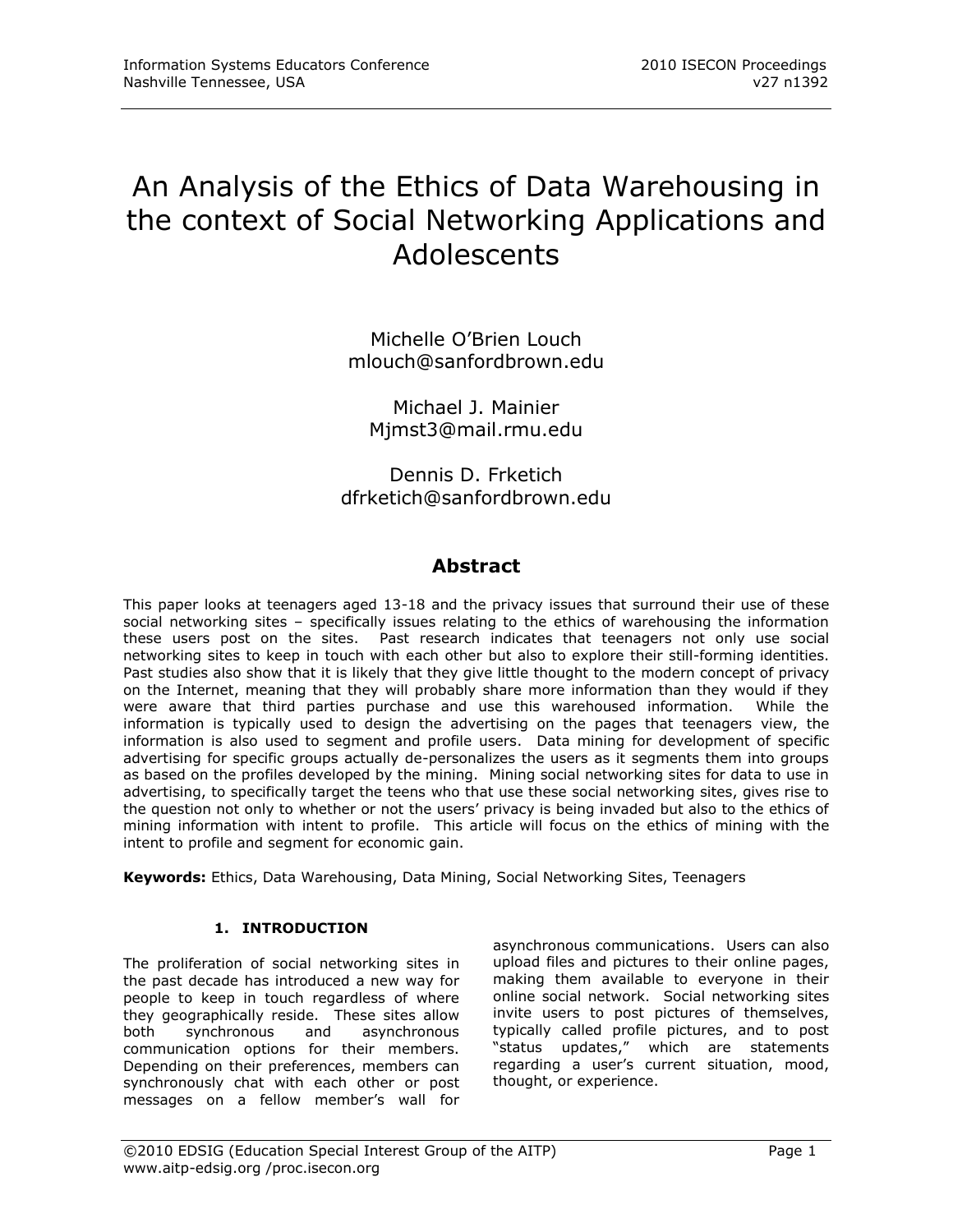While users of social networking sites can range in age twelve to ninety, this paper will focus on one specific demographic: the years between ages thirteen and eighteen. Teenagers who join online social networking sites do so for a number of reasons, including keeping in touch with their friends, experimenting with self-expression, and sharing information. When they join these online sites, they are likely to share personal information; e.g. where they live, organizations that they belong to, and the schools that they attend. This information is shared as part of their quest to be part of a particular community. It is face-to-face, interpersonal behavior that translates to the Internet via words.

At the same time that teenagers are developing their online and real time personalities, the companies that own these social networking sites are warehousing everything that they, the teenagers, do while logged onto the site. From the moment the teenagers sign-up, they become members of the site's data warehouse, whether they realize it or not.

While social networking sites do have policies regarding the data they collect, they are selfregulated policies. What the sites opt to do with the information gathered is ultimately up to them, so long as the policies provided to the members contains such information. As social networking sites have free membership, they rent or sell space to advertisers who – to turn a profit – mine the site's data and provide advertising seemingly tailor-made for the site's individual members. While mining for the sake of personalizing advertisements is not a new concept, and is typically thought little of, the fact that the mining results in generalized user profiles can begin to create a degree of discomfort to some in terms of ethics as the profiles result is price discrimination, exclusion from certain marketplaces, and filtered information. Profiles de-personalize and segment users – usually keeping them within their socio-economic sphere and keeping them from the "democratic public sphere" that the Internet is claimed to be (Danna & Gandy, 2002).

Is it ethical to profile for the sake of advertising if the result is economic profiling? And, as these are still-developing teenagers, both physically and psychologically, is it ethical to mine the data on their social networking site and provide advertisements that reinforce socio-economic beliefs, views, and mores and prohibit a legitimate world view, particularly when the data comes from teenagers?

This paper will explore those two questions via the utilitarian and deontological schools of thought.

# **2. TEENAGERS AND ONLINE PRIVACY**

Lenhart and Madden's report on the 2007 Pew Internet & American Life Project revealed that teenagers look at personal information differently when working within various contexts (2007). The review revealed that what teenagers shared online depended upon the context in which they were existing at that time, but that they are generally consistent in what they do and do not share (Lenhart & Madden, 2007). Online contexts are no different from face-to-face contexts in that electronic communities develop online as users develop their online identities. Each time a teenager logs into his or her social networking site, there are asynchronous messsages for him or her to review, a list of friends who are online and available for a synchronous chat, and – depending on which social networking site the teenager belongs to – suggestions on who he or she should connect with, send a message to, or suggest a profile picture for.

Communities develop their own cultures, and cultures then develop their own set of symbols (Hofstede & Hofstede, 2005). Online, social networking sites all present the image of a community and all require user profiles. The sense of community is further strengthened in the way that membership requires certain pieces of information from the users –e-mail addresses, birth dates, hobbies, and school affiliations (Guo, 2008). Those who provide the requisite information may join the community. Once accepted, the new user has access to the community and can begin building a social network that reflects his or her personality and preferences. The data provided then allows the site to customize its pages with advertisements or recommendations aimed directly at the user and based on the profile data supplied.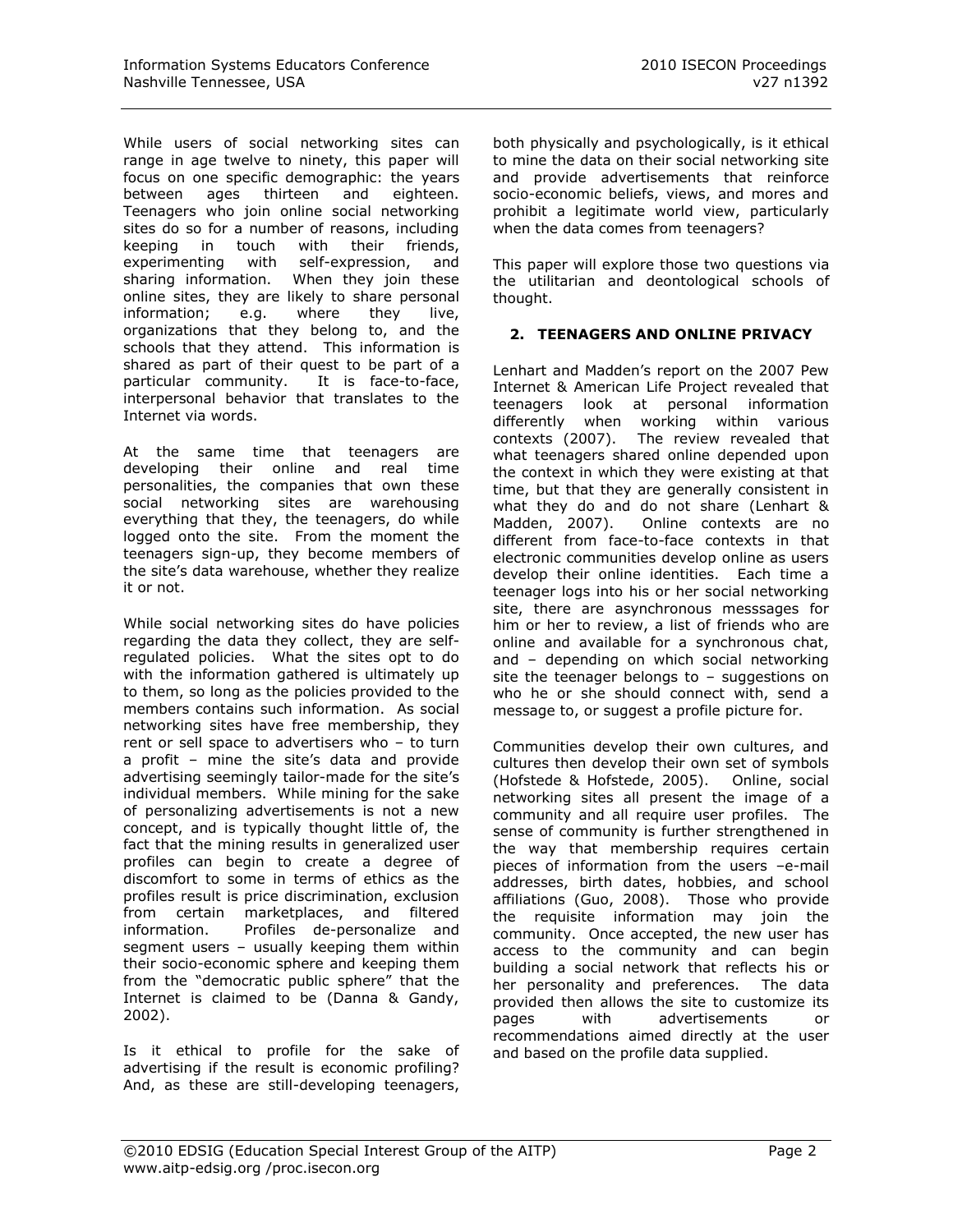For teenagers within the online social networking culture, words are imbued with meanings, and these meanings have connotations that can differ from traditional,<br>dictionary-provided definitions. The dictionary-provided definitions. The democratization of the Internet, its almost universal accessibility, has altered the original meaning of *private.* Traditionally, *private*  means *to keep hidden from view*; however, its definition within the social networking culture has expanded to include *having control over who knows what about you* (Livingstone as cited in Livingstone, 2008, p. 404). *Private* in the online context is not only about what one opts to share but also what one opts not to share. There is also, apparently, a "sliding scale" of sorts when it comes to determining what is and what is not private information, where how it is shared, with whom it is shared, and who has control over sharing (Livingstone, 2008). What is deemed less important, such as the city one lives in, may be shared willingly; while what is deemed important, such as one's cell phone number or home address, may be shared selectively.

Given that re-definition of *privacy*, teenagers typically perceive the Internet in general to be more private than it is. Knowing that there are privacy safeguards in place on these sites, it is likely that they will share more than they would otherwise. The safeguards are settings that users of the sites can set to their liking regarding what information can and cannot be seen and by whom (e.g. full name, birthday, school, hobbies, or photos). These safeguards can create, according to Barnes, an "illusion of privacy" and that can encourage users of social networking sites to post more information then may be prudent in the long run (2006). In terms of what is and is not prudent, teens tend to think in terms of protecting themselves from online predators or bullies (Livingstone, 2008). They do not think about the advertising companies.

These privacy safeguards, however, may be user un-friendly; Livingstone's 2008 study on teenage use of social networks revealed that many users did not know how to change their privacy settings (p. 406).

#### **3. DATA MINING AND SORTING**

The Internet offers a plethora of ethical dilemmas, one of the most common being a question of intellectual property and ownership. This paper, however, is most interested in a smaller aspect of ownership – what is found on the teenagers' web pages within social networking sites. *Intellectual property* suggests creations that are professional in nature, not status updates on MySpace, Facebook, or Bebo.

With the fact that data can now be "captured and aggregated… to create useful information" there comes a need for management of that ability (Spinello, 1997, p. 4). One of the largest issues with this data is the question of whether or not the person is aware that the data is being collected. And, if the person is aware of its collection, is the person aware of how it is put to use? Philosophically, privacy is considered a fundamental right and the thirdparty mining of that data can be argued an invasion of privacy (Spinello, 1997). While collection of data from a social networking site may not constitute an invasion of privacy, the way that the data is employed can.

Social networking sites are free for anyone to join, meaning that they have no direct income from the users themselves. The sites financially maintain themselves by selling advertising space as well as selling information from the data warehouse. So long as these acts are disclosed somewhere on the site itself, either in the privacy policy or the terms of agreement, the company can claim full disclosure. When one joins a social networking site, he or she has to check the terms of agreement before being allowed to join the site. Once that "I read and accept" box is checked, the onus of reading the material is on the user and not the site. If the user fails to read it, then the site can simply point out that the information was provided, that the box was checked, and then deny further responsibility.

Within those agreements are provisions regarding both privacy as well as what the sites are permitted to do with the information the users supply. There are provisions for selling/sharing the information with third parties. There is also information on how to opt out of having ones information shared or sold.

Information purchased by businesses with intent to develop "personalized" advertising for the social network's users is not just put to use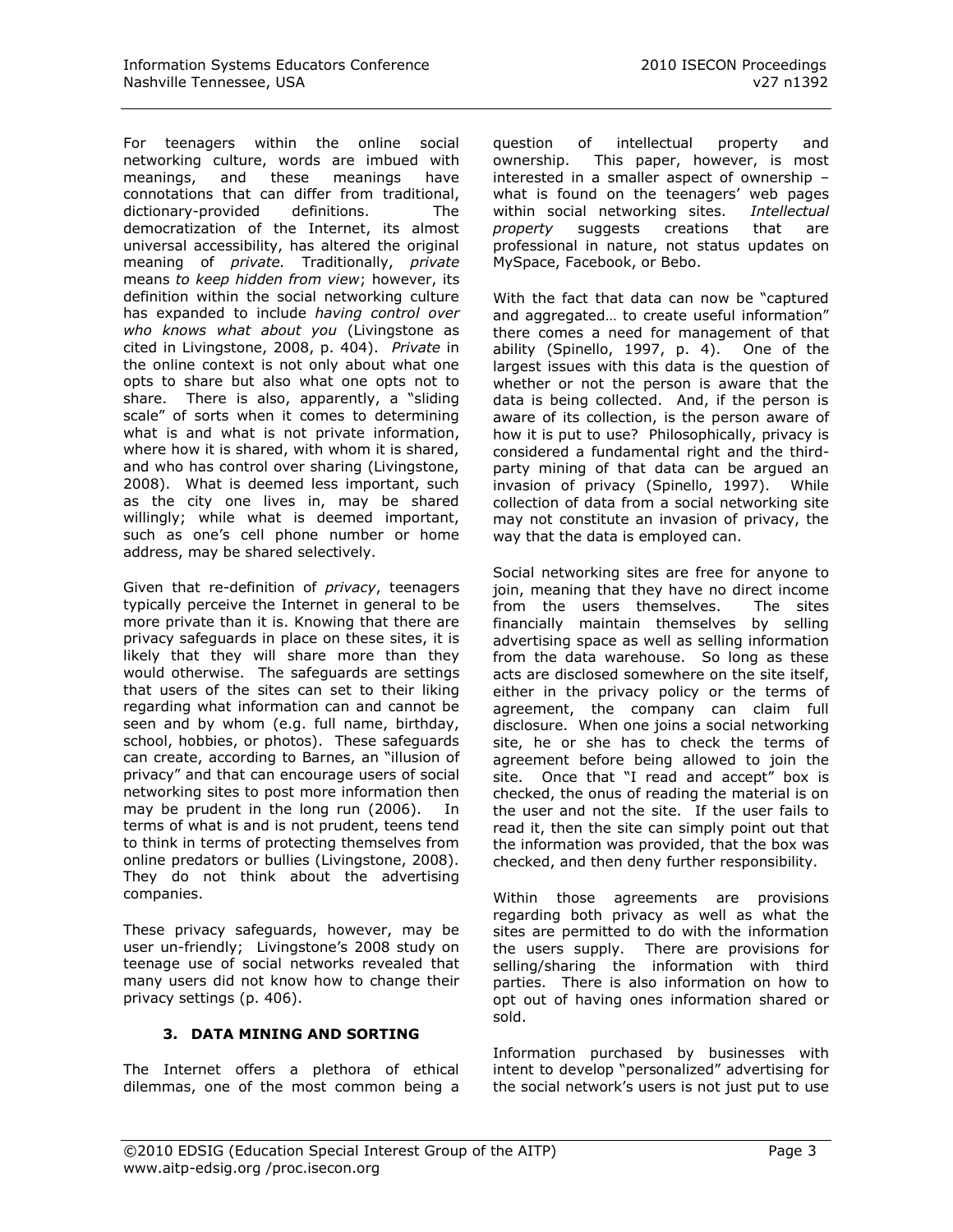in the sense of "Bill Smith attends the City High School, place an ad for businesses around the school on his page." The information is sifted through using specific analytic software designed to discover patterns within their customer base. Generally, the process utilizes neural networks and decision trees (Danna & Gandy, 2002).

The neural networks sort thought the information and find basic patterns and relationships. The end result of these selfteaching programs is the ability to predict behaviors – e.g., credit-scoring criteria and bankruptcy within the financial services industry, benchmarks to measure the potential of a student to graduate or to drop out, or even guidelines for how advertisements should be made available to certain demographics. With the computer at the helm of the decisionmaking process, the "personalized" advertising now suggests: "Bill Smith attends the City High School which has a low graduation rate, place ads for trade schools on his page." There is nothing personal about the ad for Bill Smith, who may in fact be the class valedictorian. The ad is, in truth, de-personalized and tailored for his socio-economic demographic (van Wel & Royakkers, 2004). Decision trees, which operate by segmenting data based on a pre-determined algorithm, sort customers into groups – and from these groups business decisions are made (Danna & Gandy, 2002).

The attractiveness of data mining and profiling comes in the form of new customers and the money that can be made. There is no ethical argument here save for the question of how one acquires those new customers. When information is gleaned via data mining for personalizing advertising, it can be argued that a person's privacy has been violated. Countering that argument is the fact that once the information is gathered, names are removed and the information is clustered accordingly by the neural network. The personalization is now impersonal – and the data is used to profile other users (van Wel & Royakkers, 2004).

According to van Wel & Royakkers (2004), there are three unethical ways that these profiles are used:

1) *Price discrimination*: when users are sorted by what they are perceived to

be able to afford, discrimination is taking place. A socially-acceptable example of this practice would be student discounts at museums. Price discrimination also takes place when consumers are sorted into tiers based on their possible value to the company. These tiers range from "Most Valuable" to "Most Growable" to "Below-Zeros" (Peppers and Rogers as cited in van Wel & Royakkers, 2004). Those deemed "Most Valuable" may receive offers that the "Below-Zeros" will never hear of. Meanwhile, the "Most Growable" may earn perks designed to turn them into "Most Valuable." The "Below-Zeros" may, in fact, merit, for example, higher banking fees while the "most Growable" are directly offered interest-free checking. To return to the earlier example of Bill Smith from the City High School, price discrimination could come in the form of advertisement for student discounts – or in the form of a company opting forgo including an online coupon in conjunction with an advertisement.

- 2) *Marketing Discrimination*: companies can pick and choose where they will advertise. Profiles will help companies decide who to advertise to – and who to ignore. When customers meet certain demographic, psychodemographic, and/or socioeconomic profiles, certain goods are either offered or withheld. As with price discrimination, the "Below-Zeros" are likely to find that they never see certain advertisements because the profiles suggest that they will not be profitable customers. Along that line of thought, Bill Smith's web page advertisements might offer J.C. Penney's clothing but not Nordstrom's. Or, depending on the data on file, he may find that his page has advertisements aimed at Caucasians due to the fact that his neighborhood is Caucasian, that his name is Americanized, and that he attends a predominantly Caucasian school. Unless he specified his race or ethnic background, he will be treated as part of the racial majority in his area.
- 3) *Filtering Public Information*: In theory, the Internet will provide a person with every possible detail, every single fact,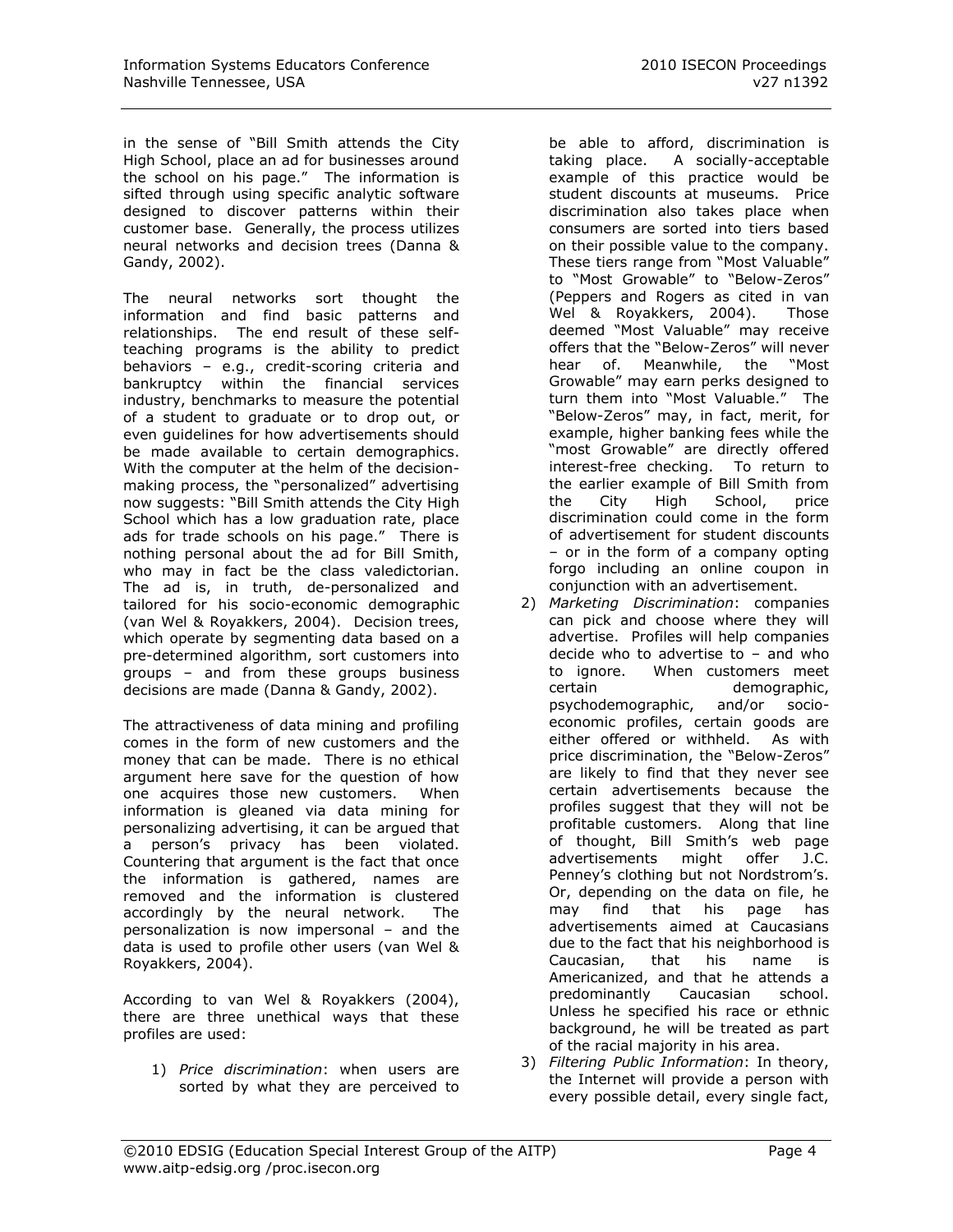and every minute piece of data that he or she desires. However, when filters are applied, the democracy of unlimited information erodes and searchers find only what their profiles think they want to find. On social networking sites that have search engines, they can be filtered based on the profiles. Profiling and segmentation "can result in some content being made extremely difficult" for a user to find (van Wel & Royakkers, 2004, p. 383). Were the fictitious Bill Smith of the City High School assigned a research paper on local and state governments, he might find that searching via his social networking site (which can be done depending on which social network site one uses) afforded him completely different answers than if he went through Google or Bing. Interestingly, those search engines profile as well, meaning that his results will match the de-personalized personalization of Bill Smith.

#### 4. **ETHICAL ANALYSIS**

Data mining helps companies gain new customers and keep current ones. The violation of privacy, and the questions of ethics, come in the form of the process of managing that information. There exists a question of stewardship. Once the data is warehoused, those who own the site become – in essence – its guardians, and a moral responsibility is implied. Utilitarian ethics, interestingly, do not touch so much on the moral aspect. That is better found in a deontological approach. Utilitarian ethics looks at the consequences themselves.

What are the consequences of sharing data with third parties? Positive consequences include:

- 1) Advertising aimed at certain groups with the intent to boost sales.
- 2) An increase in income for the social networking site.
- 3) An increase in income for the companies that advertise on the site.
- 4) Users are treated to advertisements that are more likely to be of interest than if the advertisements were placed on the pages randomly.

5) Ease of access for users who do desire the products and services offered by the advertisers.

On the other hand, negative consequences exist:

- 1) Data may be shared not because the user wanted it shared but because the user was unable to correctly set privacy preferences.
- 2) The advertisements are not aimed at the user but rather the group the user is believed to represent. This can influence the teenager user's stilldeveloping self-image.
- 3) Profiling determines how the users are advertised to, denying the users an opportunity to legitimately and freely make choices about their purchases and sense of self.
- 4) The ease of access to the companies and their offers may result in the user satisficing rather than choosing the best alternative.

Utilitarian ethics advocates causing the least amount of harm to the least amount of people. Or, according to theory put forth by the British philosophers who developed utilitarianism, Jeremy Bentham and John Stuart Mill, the "greatest happiness for the greatest number" (as cited in Spinello, 1997). In this philosophy, actions are "right" based on their ability to bring about happiness, and "wrong" based on their ability to bring about pain. The happiness and the pain are not relative to the person committing the act; however, they are relative to the act's stakeholders.

Achieving those consequences is another story. It can be argued that data is mined for the purpose of helping companies make money. Companies that are viable bring a degree of happiness in that they are able to employ people, can contribute to their local economies, and will provide products that people desire. Shopping is, on one level, an act of free will. If an advertisement or a product does not appeal to a person, he or she does not have to click on it or purchase it.

However, as research has shown, consumers are influenced by a number of factors. Shopping is not always as free will as it seems as consumers are manipulated by what they see in advertisements and packaging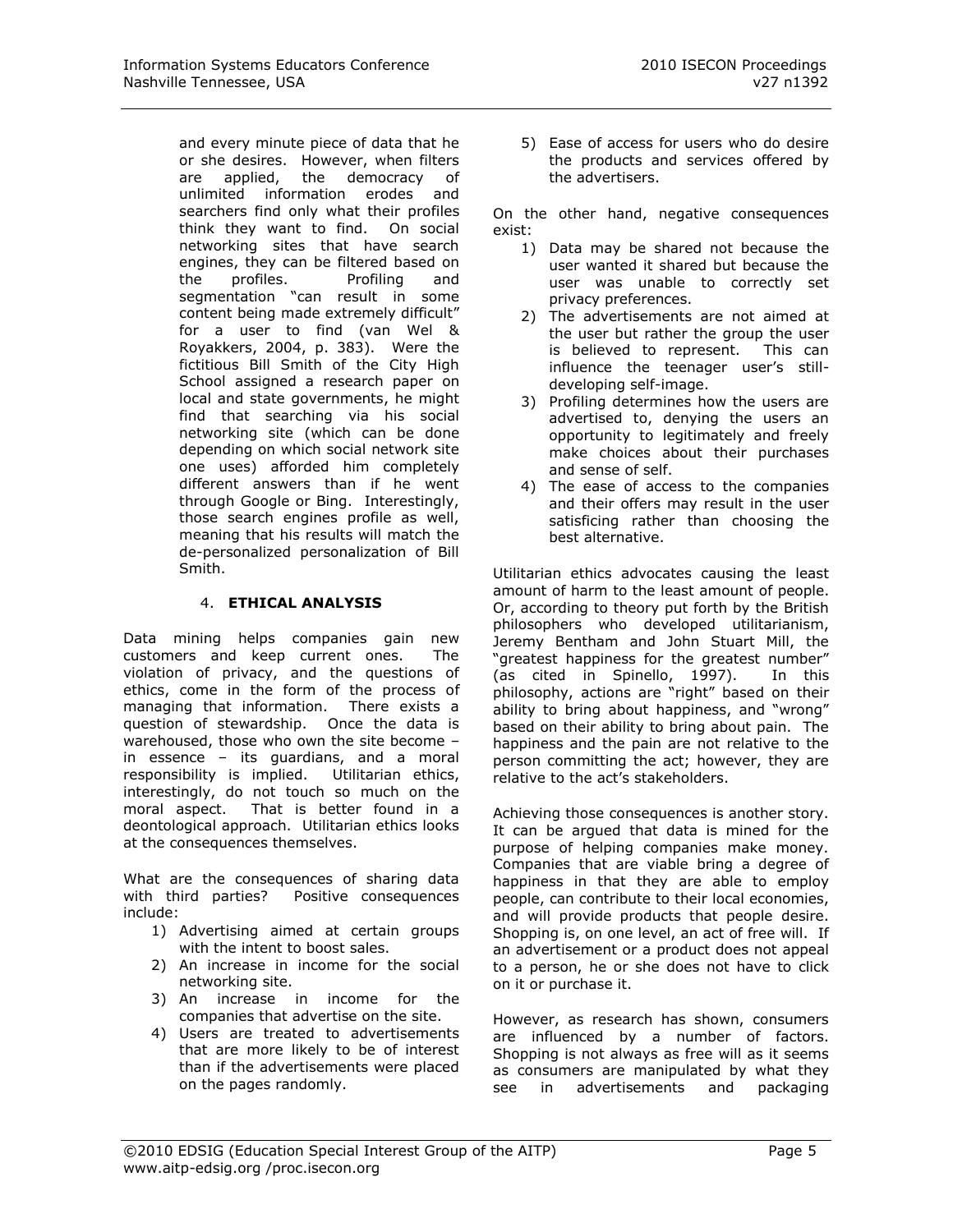(Brumberger, 2003; Doyle & Bottomley, 2008; Shaikh, Chaparro, & Fox, 2006). Businesses are well aware of this, as evidenced by the billions of dollars spent each year in package design and marketing. The increase in competition for the consumers' dollars fuels the search for different ways to reach and to influence them, the consumers. Arguably, neural networks designed for the sake of predicting who will and will not be a customer are the result of this competition. The winner, of course, is the company that makes the most money - resulting in an increase in happiness, as noted in the previous paragraph.

The other side to this argument is that the consumers are not given choices as a result of this quest. When companies engage in price discrimination, marketing discrimination, and filtering, consumers are given an edited version of the available choices. Determining who will be the most to the least profitable via profiling takes away the choice of the individual, reducing the ability for the greatest amount of happiness – and, at the same time, increasing the opportunity for a greater amount of harm. The terms *happiness* and *harm* are not to be taken literally. In a costbenefit analysis, *happiness* would represent the benefits, while *harm* would represent the costs.

Bill Smith, our fictional student, would find that the site's advertisements cater to what the data warehouse-based, computer-generated profile perceive as his interests. His shopping decisions are, essentially, made for him. If an advertisement catches his fancy, he will click on it and possibly purchase – but he will not have the same advertising options as Ted Jones who lives in a wealthy suburb and attends the exclusive preparatory school just four blocks from the City High School.

By choosing the advertisements for these young men, the companies are not offering these young men choices, they are defining them and confining each to predetermined alternatives. The cost here is high. Returning to the idea that teenagers are still forming their identifies, they look to outside sources for ideas. According to James Marcia, teenagers go through a number of stages in their psychosocial development – two of which are *identity diffusion* and *identity foreclosure*. In each, a teenagers is unable or not yet willing to fully commit to a solid sense of self and can be influenced by outside forces (Kalat, 2008).

Neo-Freudian Erik Erikson echoed that notion. We see, wrote Erikson in his article *Youth: Fidelity and Diversity*, this search for a sense of self in pursuits that are "sanctioned by society" (Erikson, 1988, p. 3). Adolescents do not often venture into the unknown, though they do shift from one idea, behavior, or belief to another with lightening speed. According to Erikson, adolescents experience a psychosocial crisis, which is "identity vs. role confusion." Within this stage, they seek resolution to a crisis in regards to his or her role in society: "Can I identify and develop my unique but meaningful role(s), or is my distinction and social role unclear?" (Weber, 1991). Successful resolution means that the adolescent develops the capacity to commit to a particular social role.

If Bill Smith sees nothing but profile-driven advertisements for trade schools when he visits his social network, then his greater good is not being served as he is receiving the message that someone "like him" should attend a school "like that." If he declines to enroll in a trade school, or enrolls and then drops out, because it does not fit his personal decisions, the potential benefit of the advertisement is lost and future educationrelated image become background noise as Bill navigates his social network. Additional advertisements will tell Bill what he should wear, what games he might play, and the type of people he should connect with. They will mold Bill into what the profiles believe him to be. When he commits, as Erikson suggests he will, the role he will commit to is one that the advertisers shaped for him.

The scenario with Bill Smith would suggest that companies eschew profiling and simply offer up a variety of ads to allow users to make their own choices. Again, however, there are competing forces at work – the balance of what consumers need/want versus the need of the businesses to make money and remain competitive. The question is what is the *net good* between promoting products and permitting opinions?

Utilitarians approach dilemmas such as this by looking at the alternative actions and their benefits to all stakeholders, secondary as well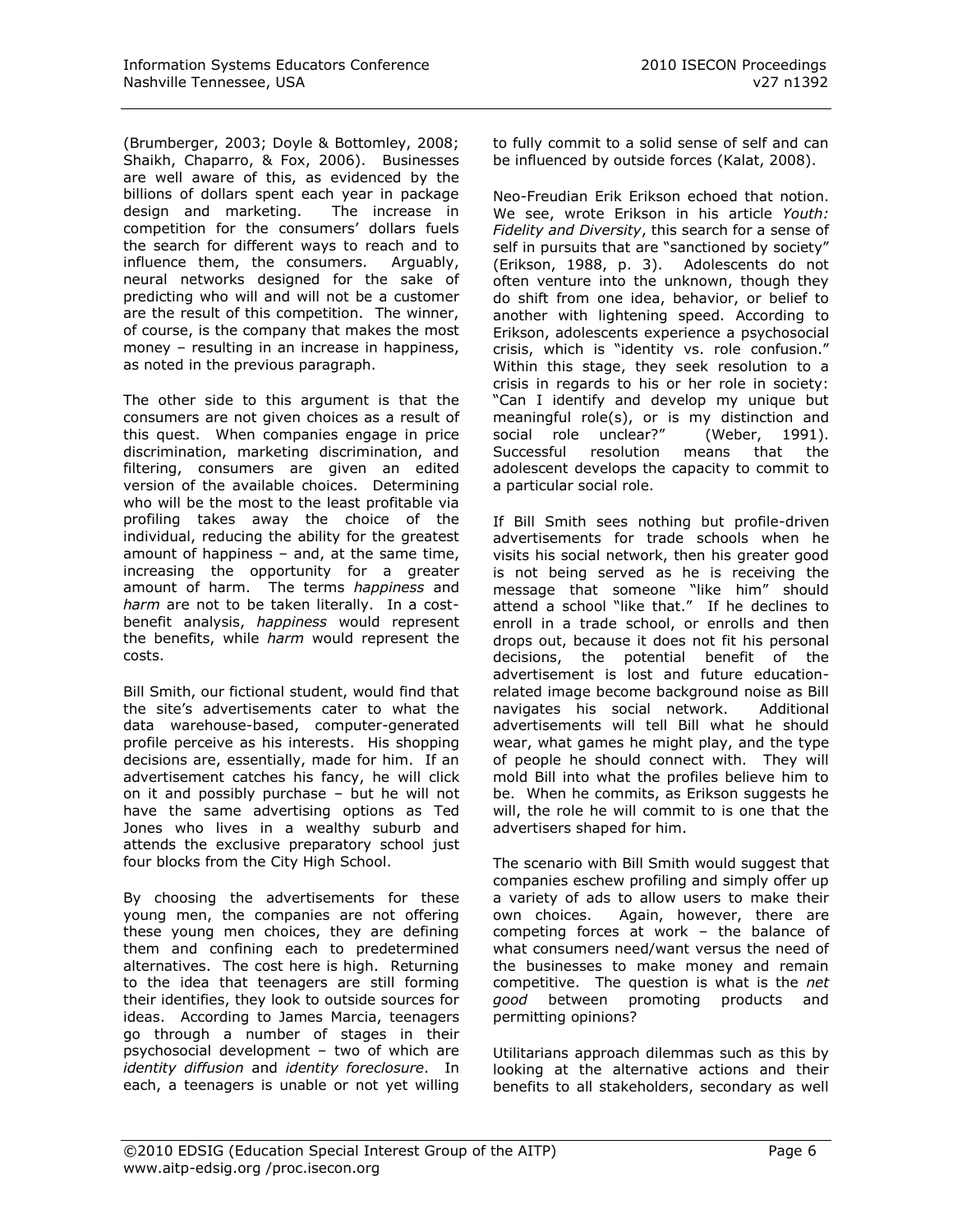as primary (Spinello, 1997; Treviño & Nelson, 2004). It is a version of the economic costbenefit analysis. Without a moral compass, the utilitarian approach seems to answer itself in terms of overall profits.

If the advertisers benefit financially, they have a stake in advertising to those who will purchase their products. If Bill Smith cannot afford high-end, luxury items, it is fiscally logical to *not* advertise to him and to spend those advertising dollars where they will reap the highest benefit. This is similar to the idea of advertising based on gender. Genderexclusive products do exist, and to market them to the opposite gender makes little financial sense (a specific example are genderspecific personal hygiene products, while there may be some cross-over purchases, they will be few in number and barely profitable). There is nothing discriminatory in that version of cost-benefit analysis. If marketing feminine products to Bill Smith brings little income to the business, and causes him irritation or embarrassment, then the utilitarian would argue that such an advertising decision did not maximize for the greater good. It is the consequences that matter in utilitarianism. In this instance, under this logic, advertisers select Bill because of his ability to purchase the product.

For teenagers, there is a different utilitarian approach. What are the costs and benefits to being a member of a social networking site and sharing specific pieces of information? How does it benefit to share the high school one attends or the interests one has? Do teenagers consider the advertisements unavoidable and ignore them, or do they read take the advertisements as subtle lessons on what is and is not acceptable? Of course, do they even realize that the advertisements are targeted at them based on what they thought was private information? If they are unaware of the fact that their data is mined by a third party, the utilitarian approach would label this unethical and point out that the costs outweigh the benefits. The users can arguably reap the benefits of products that are within their economic grasp; however, the lack of a choice is a cost that arguably outweighs the benefits.

Finally, utilitarianism assumes that there is a way to measure the costs and the benefits. While the advertisers can measure theirs in dollar figures, the adolescents cannot. If Bill Smith's concept of post-secondary schools is shaped by the advertisements he sees, and he chooses a trade school over a four-year school, there is no way to accurately measure what costs or benefits exist. Additionally, if he chooses certain clothing styles or adopts certain behaviors based on the advertisements and the world that they offer, there is no tangible way to measure the costs or benefits. One can only measure half of that ratio. Perhaps he went to a trade school and paid \$8,000 to become a dental assistant. Is that a cost or a benefit? Given that one cannot see a parallel experience and find out what would happen if he went to a four-year school instead, or went directly into the job market, there is no way to determine whether or gained or lost as a result of being profiled.

A deontological approach must be coupled into the argument for a broader look at the issue. Deontology looks at one's duty to others, not just what brings the least amount of pain. Immanuel Kant developed the *categorical imperative* which clearly states that one should behave in such as way as if his or her actions were to become a universal law of nature. If social networking sites, then, sell their data to businesses for the sake of advertising, then the way that they provide it would become law. If they charge, everyone should charge. If they do not remove identifying details, no one can remove identifying details. If they profile and discriminate, then all can profile and discriminate.

Simplifying Kant's imperative is the paraphrase: *do unto others as you would have done unto you*. Deontology lacks a utilitarian cost-benefit list. Its focus is on higher abstract principles – e.g., honesty, promise-keeping, fairness, and justice. The questions within a deontological argument would focus on whether or not the users of the site are aware of the data mining and how it impacts the ads that they see as well as on the issues of discrimination and filtering.

What is the duty of the owners of the social networking sites towards adolescents? Is it just to profile a member and provide advertisements geared for the demographic that he or she falls into? If the advertisements are for products and services that Bill Smith can afford and can use, then yes. A basic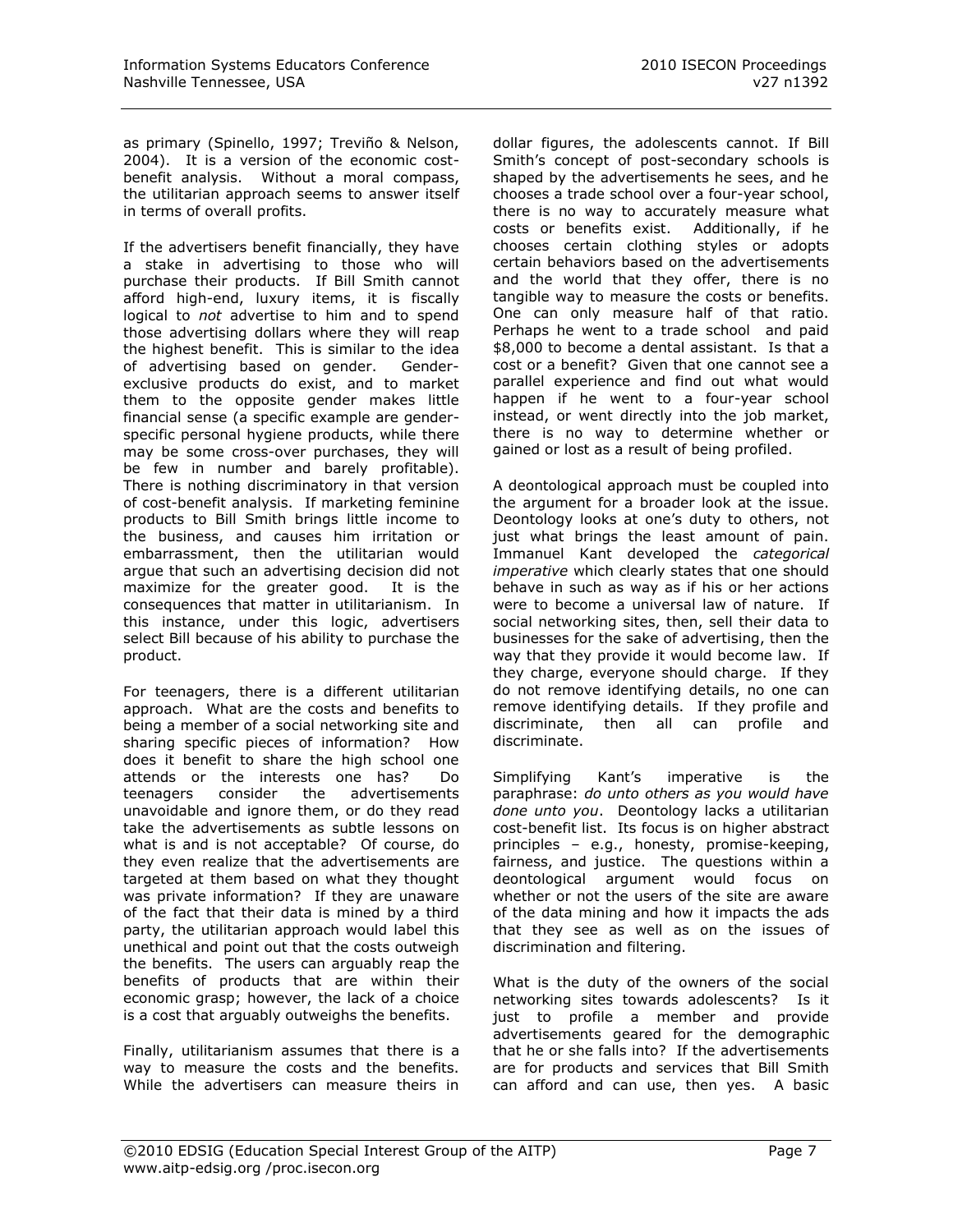tenet of business is to give the customer what he wants. Providing advertisements for products that are too expensive for him or are useless to him is poor business sense. The question is who decides what the customer wants and needs. Is it up to the customer or up to the business?

Duty-based ethics expect that technology will be used for good and not to harm, that those who create and run social networking sites will use the information provided and the power that computer technology allows them to wield will respect the users who sign into their sites. Under duty-based ethics, social networking sites will be honest about their capabilities (Spinello, 1997). Just what those capabilities are, however, remain unclear. Social networking sites are in their infancy and their overall power remains only partially defined. As facilitators of social interaction, social network sites need to consider their duty to their impressionable users – though perhaps they first to have to determine what that duty is.

Ideally, under deontology, Bill Smith would know that he was targeted for trade schools because of his school's history and neighborhood's economics situation – and he would have the opportunity to view ads that are fairer because they offer wider variety of products advertised. The social network site that he belongs to would offer privacy settings and options regarding third-parties in an easyto-access location on the site with user-friendly directions to help him make informed decisions. Though whether he makes the "right" choices is up for argument, the point is that he was able to choose.

Those who have convinced the site's users to share their information have a *duty* (which is the deontology school of ethics) to use that information in a manner that minimizes harm and maximizes benefits for the sites' users (which is the utilitarian school of ethics). Recognizing that *harm* comes in the form of price and market discrimination allows for better decision-making regarding the use of the data collected from these sites. Recognizing that teenagers are not fully formed individuals but rather are youths experimenting, to varying degrees, with various identities, suggests that a higher degree of care should be taken in how analysis of the data is conducted and implemented.

### **5. CONCLUSION**

*Racial profiling* is a reviled term, one brought up when certain races are, or are perceived to be, discriminated against by others. *Consumer profiling* is a quieter form of such discrimination. Using algorithms to determine what choices consumers are allowed to see when they log onto their social networks prevents them from having the same choices that they would have if profiling were not present.

Consumer profiling is not exclusive to teenagers; it is engaged in for all ages. Teenagers, though, present a unique challenge in that they are not only developing personalities but also have the autonomy and the disposable income to make purchases on their own. This mix creates an opportunity for businesses to woo them. However, when the businesses' actions are discriminatory in nature, these actions are unethical. And, when these actions ultimately influence the teenage consumers self-concept and developing personalities, these actions are unethical.

Social networking sites have a basic responsibility to develop user-friendly sites that allow their members to determine privacy settings. This is not a new argument and a simple search on the Internet can reveal a host of articles regarding online privacy. Additionally, social networking sites have a responsibility to *recognize* that they are stewards, holders of users' personal information, which was willingly shared (a) to join the site and (b) to interact with their friends and family electronically. This personal information was not shared for the explicit purpose of advertising, nor was it shared to allow other people to mold their likes and dislikes, their expectations and desires.

Selling data is "an externality because the cost is imposed on the individual whose data is sold," not on the seller (Spinello, 2006, p. 38). In the case of adolescents, the cost is the freedom to choose from the options that exist. Relegated to choosing from what advertisers deem appropriate, based on their depersonalized personal profile, adolescents cannot develop into the person that they could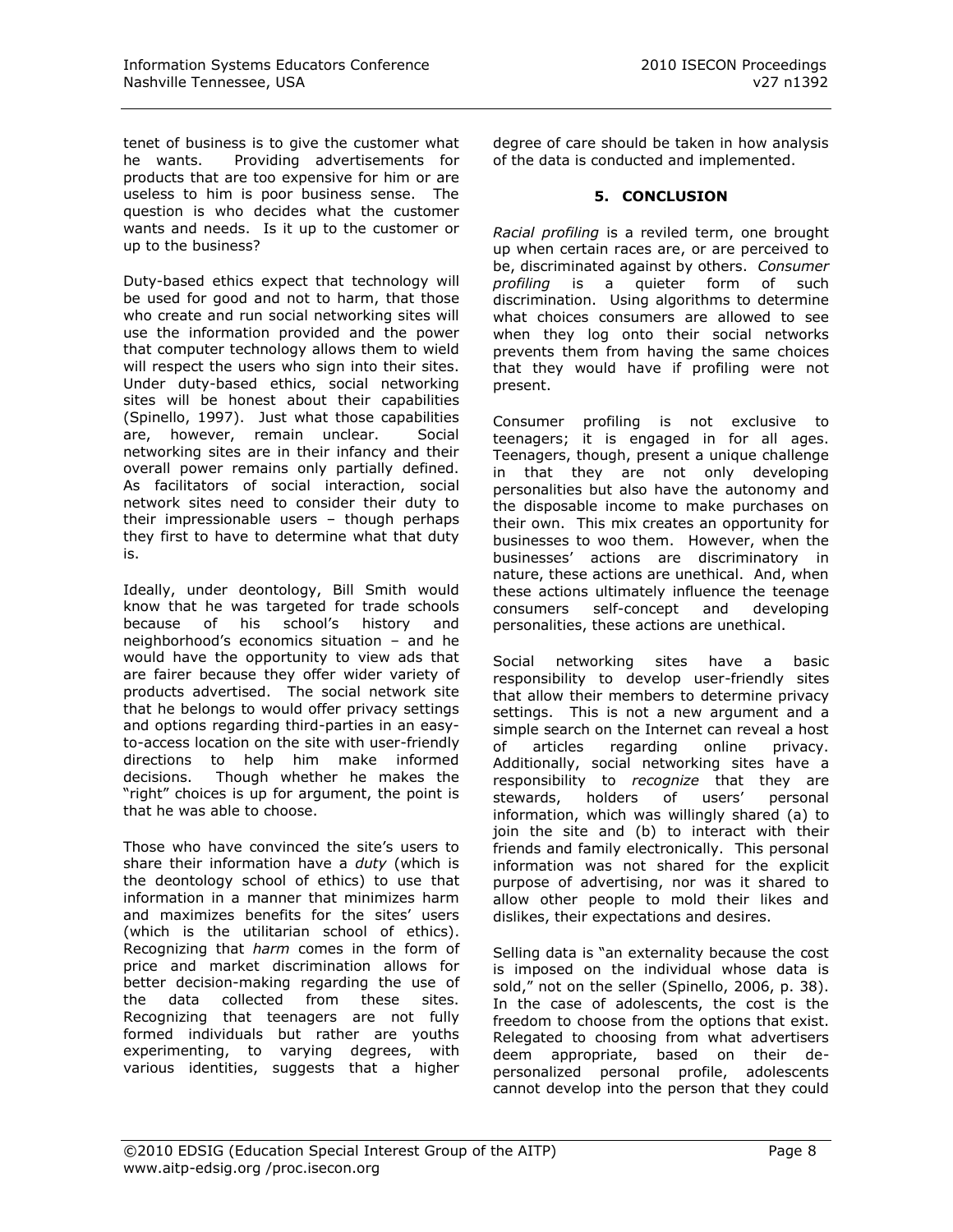be but rather they develop into what the ads say they should be. The teenage experience is one where adolescents work on determining their identity (Erikson, 1988). If adolescents use their experiences to determine their identity, then advertisements (which are part of the online experience) have an impact on their sense of who or what they become. Knowing this influence exists, social network sites need to find new ways to communicate their data warehousing policies to the users so that they are aware of how their information is being put to use. These ways need to be easily available to the users, and they need to be easily understood.

Social networking sites do not have to stop advertising. What they have to do is remember that they have a responsibility to their users to respect their privacy – and to offer them a legitimate variety of choices, rather than pigeonhole the users, sentencing them to pre-determined behaviors and product choices.

Social networking sites like Facebook and MySpace were relatively unheard of in the United States before 2004. With the demographic of social networkers growing younger and the speed in which social networking sites have increased in popularity, it is never too early to understand the impact of this medium and its influence on young minds. Further research on the ethical nature of social networking sites should continue to be addressed. Theoretical constructs for understanding behavior patterns of social networkers and users' perceptions of privacy will lend to closing the knowledge gap between information disclosure, privacy concerns, and its use by Internet advertisers.

# **6. REFERENCES**

- Barnes, S. B. (2006, September). *A privacy paradox: Social networking in the United States.* Retrieved May 16, 2009, from First Monday: [http://firstmonday.org](http://firstmonday.org/).
- Brumberger, E.R. (2003). The rhetoric of typography: the personality of typeface and text. *Technical Communications. 50*  (2), 206-223.
- Daft, R. L. (2001). *The Leadership Experience*   $(2^{nd}$  ed). Harcourt, Fort Worth.
- Danna, A. & Gandy, O.H. (2002). All that glitters is not gold: digging beneath the surface of data mining. *Journal of Business Ethics, 40* (4), 373-386.
- Doyle, J. R., & Bottomley, P. A. (2008). The Massage in the Medium: Transfer of Connotative Meaning from Typeface to Names and Products. *Applied Cognitive Psychology , 23*, 396-409.
- Erikson, E. (1998). Youth: Fidelity and Diversity. *Daedalus. 117*(3), 1-24.
- Guo, R. M. (2008) Stranger Danger and the Online Social Network. *Berkeley Technical Law Journal. 23*: 717-644).
- Hofstede, G., & Hofstede, G. J. (2005). *Culture and Organizations: Software of the Mind.* McGraw-Hill, New York.
- Kalat, J. W. (2008). *Introduction to Psychology*  (8<sup>th</sup> ed). Wadsworth Cengage Learning. New York.
- Lenhart, A. (2009, January 14). Pew Internet Project Data Memo. Washington, D.C.
- Lenhart, A., & Madden, M. (2007). *Teens, privacy & online social networks: How teens manage their online identities and personal information in the age of MySpace.* Washington, D.C.: Pew Internet & American Life Project.
- Lenhart, A., Madden, M., & Hitlin, P. (2005). *Teens and technology: Youth are leading the transition to a fully wired and mobile nation.* Washington, D.C.: Pew Internet & American Life Project.
- Livingstone, S. (2008). Taking risky opportunities in youthful contentcreation:teenagers' use of social networking sites for intimacy, privacy, and self-expression. *New Media & Society , 10*, 393-411.
- Shaikh, A. D., Chaparro, B. S., & Fox, D. (2006). Perception of Fonts: Perceived Personality Traits and Uses. *Usability News , 8* (1).